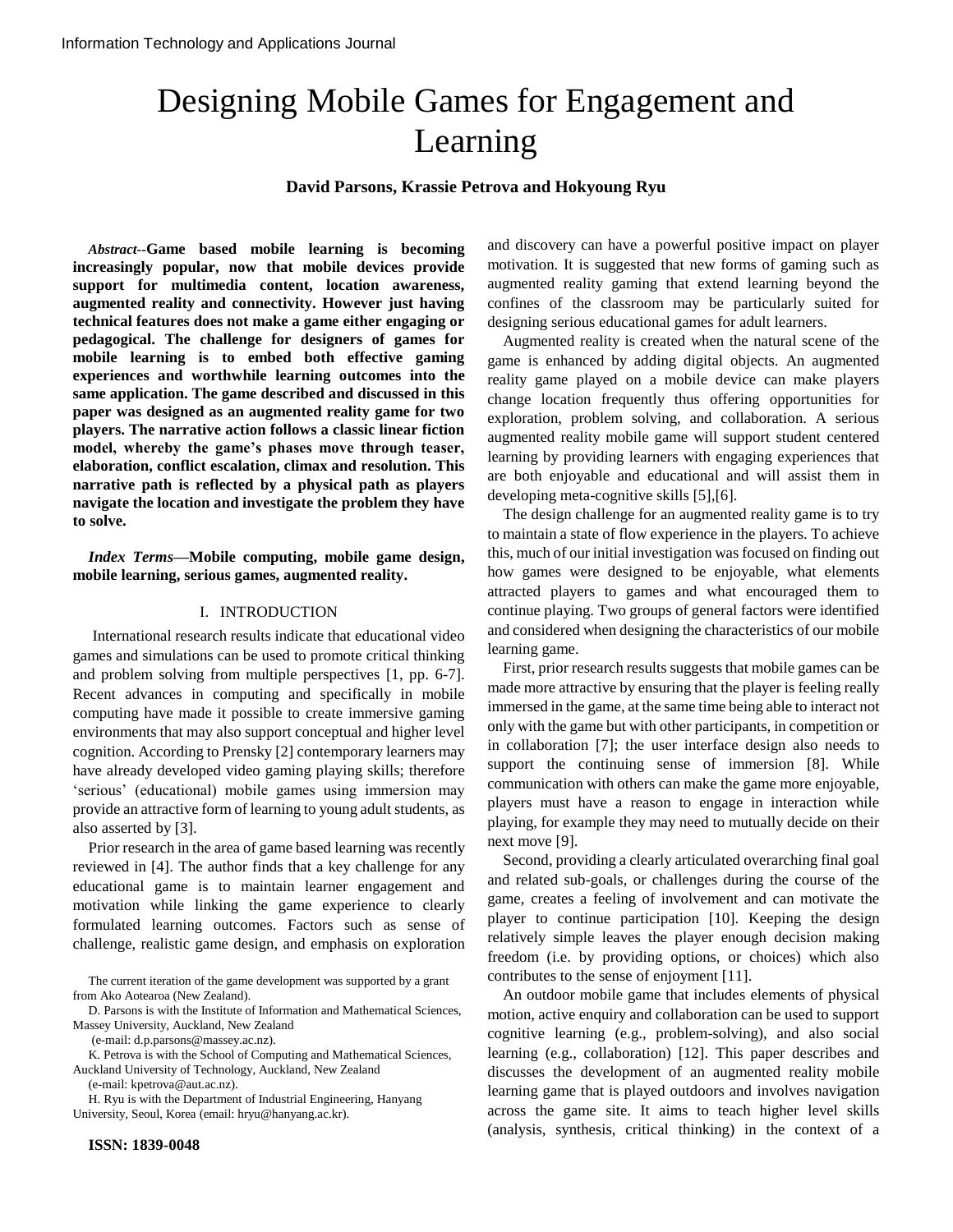simulated business consulting project. Players have to gather, analyze and reflect on various (and sometimes conflicting) pieces of information about a mobile phone manufacturing company that is having some public relations problems. In the game, players are equipped with a location aware mobile device and led through a physical environment that is overlaid by both physical and virtual resources, triggered by reaching locations that represent parts of the company. These resources unfold a series of problems that the players must identify and try to resolve by the end of the game.

The rest of the paper is organized as follows: We first discuss some general game characteristics, then present the concept of narrative flow and describe in detail the design of the game. In the last two sections we focus on how the game design may support both engagement and learning, and provide directions for further work.

#### II. GAME CHARACTERISTICS

Features that are common to all games include representation, interaction, conflict and safety [13]. Representation refers to games being about something else. In our game, representation is an important concept. Being a virtual reality pervasive game, the core idea is that one physical environment (such as a university campus) stands in for the virtual environment in the game (i.e., the various departments in a manufacturing organization).

Interaction occurs when the player is able to influence the world of the game and get meaningful responses to actions, to feel engaged with the game. To some extent this is a feature that is not embedded in the game itself, but is acquired by playing the game. Whilst the game process does not adapt to player actions, the intention is that the game gives the players the opportunity to outline how they would act to influence the virtual organization represented in the game, to overcome its various problems.

Conflict means that a game has a goal that is blocked by obstacles. The obstacles in our game are intellectual ones. They are problems of perspective and bias that have to be understood and analyzed.

Safety means that conflicts in a game do not carry the same consequences as those same conflicts in the real world. The idea in our game is that the participants act as consultants to the virtual company. Unlike real world consulting, there would be no negative consequences from misunderstanding the issues or giving the wrong advice. The worst possible outcome is not getting a very good grade, if the game was used as part of an assessment.

Hunicke, Leblanc, and Zubeck, cited in [14] list the elements that attract us to games (p. 39). A subset of these elements also represents the important features of our business game, namely narrative (game as drama), challenge (game as obstacle), fellowship (game as social framework), discovery (game as uncharted territory) and expression (game as self-discovery). Other features are less relevant to serious games such as this one. We do not have a particular emphasis on sensation (game

as sense-pleasure), fantasy (game as make-believe) or submission (game as pastime). Aspects of these may encourage game participation but are not the main aim of a learning game.

Finally the game discussed here can be characterized as a two-person, non-zero-sum game, in which there are two players and the strategies chosen by each player determine the outcome of the game [15, p. 64]. Associated with each possible outcome of the game is some kind of a payoff. The important aspect of a non-zero-sum game is that one player does not win at the expense of the other. In fact the ideal outcome is that both players 'win' together.

## III. GAME NARRATIVE FLOW

A game that provides an educational simulation is by its nature open ended, and does not apply a strict of set of rules, since it is intended to encourage exploration and critical thinking. Rather, it needs to be based on a loose set of rules where mutual understanding of general play would be expected by the players. Free form play does have rules, but these are implicit and flexible and may not even be spoken, yet they function as guidelines nevertheless [14, p. 27]. These implicit rules shape the entire experience of being in the game with others. In summary the game does have a rule system but is an open ended environment.

It is important that games have some kind of narrative flow that leads the player through the game in a way that unfolds over time. The core narrative that we have adopted in our game is taken from Larsen"s model of standard linear fiction as described in [16]. This model draws the reader (in fiction) or the player (in a game) through a series of game stages: teaser, elaboration, conflict escalation, climax and resolution (Fig. 1). "Such a structuring of events may even…be a standard model of human perception ... From a position of ignorance the interactor is taken through a learning process that ends in a climax." [16].



Fig. 1. Model of standard linear fiction.

Taking Larsen"s model of narrative fiction as our narrative framework and considering Castronova"s advice to minimize what the game attempts to do, and then polish it as much as possible [17, p. 114], the current narrative of the game contains the minimum number of activities to implement the framework. The concept of conflict escalation in the context of a two player game is introduced by having branching game paths.

The diagrammatic representation of a sequential-move game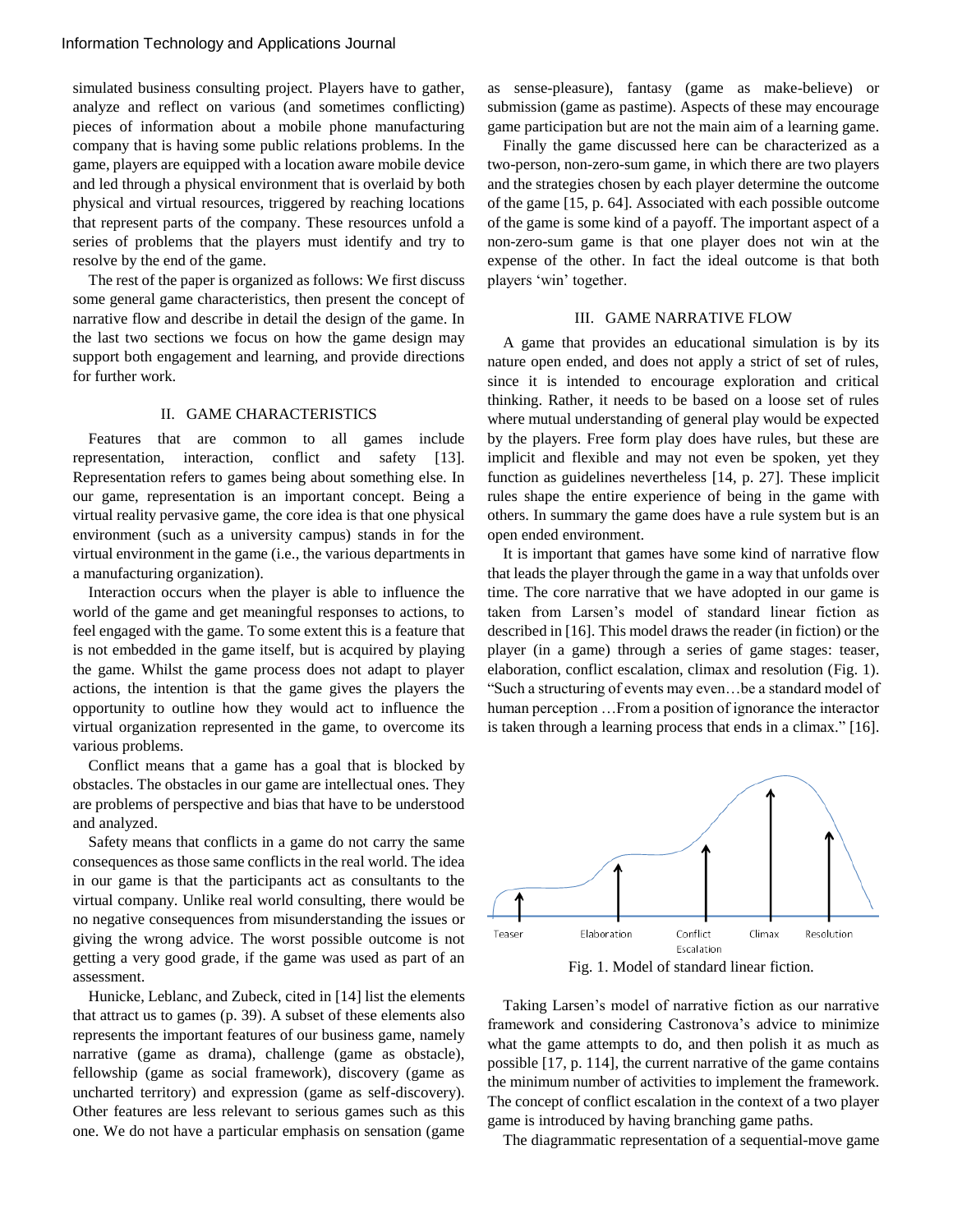is referred to as an extensive-form game, or, more popularly, a game tree [18]. Fig. 2 shows a simple tree representing the stages in the business game.



Fig. 2. Game tree for the business game.

The teaser lays out the initial problem to the players and leads them to the elaboration. After this stage the two players are sent to different 'departments' in the company and are given conflicting information. The climax gives them the final piece of the jigsaw that should help them to the point of resolution.

At the resolution stage the players provide feedback about the issues they have identified as causing the problem under investigation. All player responses are scored for correctness, the final score is announced to the players, and the game ends.

## IV. PLAYING THE GAME

In this section we briefly outline what happens in each of the stages of the narrative. The first step is the teaser (Fig. 3).



Fig. 3. 'Teaser' - newspaper article.

This teaser consists of a video interview with the CEO (Chief Executive Officer) of a mobile phone manufacturing company called Kiwi Mobile. His main complaint is about "…the bad press I have been getting from the daily rag." The CEO directs the players to a physical artifact, which is a copy of a newspaper article about a cell phone battery exploding, as shown in Fig. 3. To maintain a sense of realism this was adapted from a genuine newspaper article about mobile phone battery explosions [19]. It is worth noting at this point that in the first iteration of the game, all artifacts were virtual, and were provided on the mobile device. However early user testing made it clear that in many cases this was not the best medium for conveying the information, and several of the resources were converted to physical artifacts. As well as making them more readable, this also increased the player"s interaction with the physical world around them, linking the game more directly to its context, and the virtual resources to the physical ones. For example a character in a video interview will refer to a physical artifact in the player's location.

The elaboration stage provides more information about the company"s products, and the potential issues. An interview with the Chief Operating Officer about issues with a fragmented product range includes a comment about "moaning developers … keep talking about fragmentation this and fragmentation that."

The artefact that is available at this stage is the product range flyer shown in Fig. 4. The point of this artefact is that it provides different concerns to those raised by the CEO, relating not to the story in the press to the nature of the company"s products, their fragmentation, and the relationship between the company and third party software developers. Again, to keep the artifact realistic, the material is based on Nokia"s product range and real world issues about market fragmentation and complex platforms.



Fig. 4. 'Elaboration' - product range flyer.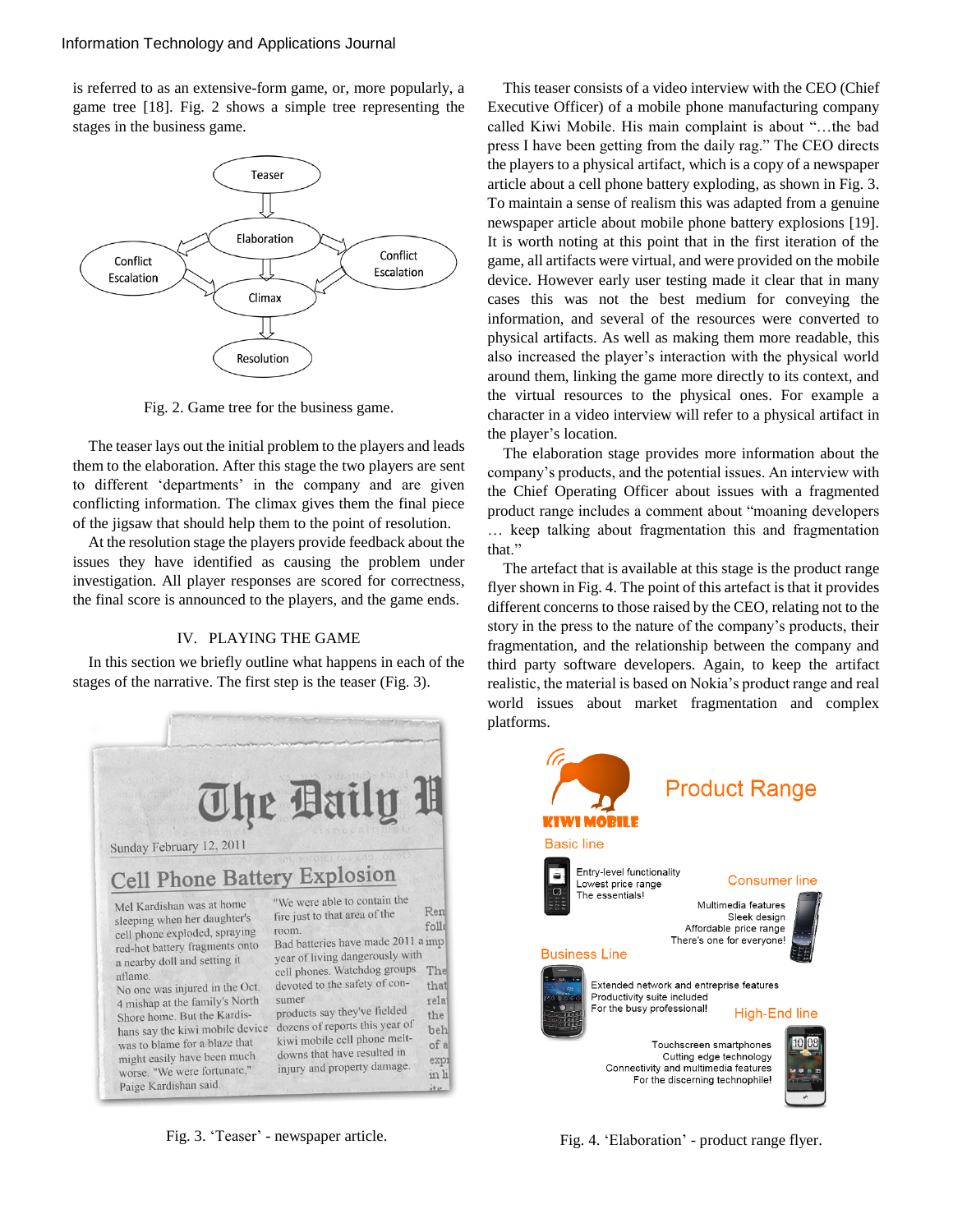The purpose of the conflict escalation in the game is to further exercise the learners' analysis, synthesis and critical thinking skills by leading the two players to different departments in the company. These departments are in conflict, as shown by the contents of the interviews and the artifacts gathered. Players are given differing viewpoints from different personalities in the company; when the players get together again for the climax, they will have been given views and resources embodying a conflict, which the players must resolve.

One player is sent to the marketing department where they are told "So what if some of our products get returned or malfunction, look how many of them are released that are okay"! The artefact shown to the player is the sales figures chart shown in Fig. 5, which shows good sales for Kiwi Mobile. The marketing department blames the Research and Development (R&D) department for all the problems: "A potato is still a potato any way you dress it up, Samantha over at R&D has a lot to answer for"!



Fig. 5. 'Conflict escalation' - sales data.

The other player is sent to the R&D department and gets a different story from "Samantha". In this interview she claims that "I was pushed out by Martin …I leave phone messages and emails constantly but he never gets back to me…the man is impossible."

The essence of her argument is that Marketing are not communicating with R&D, and are storing up problems for the future. Therefore the high sales currently being recorded cannot be sustained without organizational change. The artifact provided as evidence is an email log that reveals that Marketing does not pay any attention to R&D"s requests (Fig. 6).

The final interview and the artefact at the climax point, where both players rejoin, returns to the issue of the exploding batteries. It appears that "Jimmy dropped a pallet of batteries…" due to the poor layout of the assembly floor. Fig. 7 shows the artefact for this stage of the game: a blueprint of the factory floor showing that inadequate layout has led to batteries being dropped (damaged batteries are liable to explode).

| Mail                                                                                                                                                                                                                                                           | Sent Items                                                                      |                                                       | Selecti Sant Barro            | $\rho$ +                                             | To-Do Bar<br>$102$ $\times$                 |  |  |
|----------------------------------------------------------------------------------------------------------------------------------------------------------------------------------------------------------------------------------------------------------------|---------------------------------------------------------------------------------|-------------------------------------------------------|-------------------------------|------------------------------------------------------|---------------------------------------------|--|--|
| <b>Taxoutle Folders</b>                                                                                                                                                                                                                                        | 10 0 8 to<br>Subject<br>Size<br>Categories<br>Sent<br><b>CALL COMPANY</b>       |                                                       | $P -$                         | May 2811<br>Mo Tu We Th fr Sa S<br>25.26.27.29.28.39 |                                             |  |  |
| <b>Theor</b> 271<br>El Chymad Mail                                                                                                                                                                                                                             | <b>Date: Today</b>                                                              |                                                       |                               |                                                      |                                             |  |  |
| Sent Bens                                                                                                                                                                                                                                                      | martin<br><b>IST</b>                                                            | <b>BE</b>                                             | Tue 11/05/2011  7 KB          |                                                      | 45<br>$\epsilon$<br>5 18 11 12 13 14 1      |  |  |
| <b>Mail Folders</b><br>×                                                                                                                                                                                                                                       | <b>B</b> Dale: Yesterday                                                        |                                                       |                               |                                                      | 16 17 10 19 21 21 2                         |  |  |
| DAN Mail Bens<br><b>BILL</b> Personal Folders<br><sup>(2)</sup> Defeted Rems (25)<br><b>Drafts</b><br>$\equiv$ $\frac{1}{2}$ lebox $(11)$<br>Infected thems<br>a Junk E-mail [14]<br><b>Ja Outbox</b><br><b>RSS Feeds</b><br>Co Sant Barns                     | Mon 16/05/2411 9 KB<br>martin<br>Urgent Attention for meeting<br>a              |                                                       |                               |                                                      | 23 24 25 26 27 28 2                         |  |  |
|                                                                                                                                                                                                                                                                | ß<br>martin                                                                     | Meeting detail                                        | Mon 16/65/2011 4KB            |                                                      | <b>HH</b> H                                 |  |  |
|                                                                                                                                                                                                                                                                | ia a                                                                            | martin<br>Mon 16/65/2811 175 KB<br>Help with research |                               |                                                      |                                             |  |  |
|                                                                                                                                                                                                                                                                | a<br>martin                                                                     | - Help with research                                  | Mon 16/85/2111 7 KB           |                                                      |                                             |  |  |
|                                                                                                                                                                                                                                                                | martin<br>G a                                                                   | Meet up to discuss products                           | Mon 16/85/2811 175 KB         |                                                      |                                             |  |  |
|                                                                                                                                                                                                                                                                | martin<br>G a                                                                   | - discussor surounding foult in batteries             | Mon 16/65/2811 176 KB         |                                                      | No vernming.<br>appointments.               |  |  |
|                                                                                                                                                                                                                                                                | martin<br>а                                                                     | $\sim$                                                | Mon 16/65/2811 20 KB          |                                                      |                                             |  |  |
|                                                                                                                                                                                                                                                                | $\Theta$ a<br>martin                                                            | Are you in the office today?                          | Mon 16/85/2811 224 KB         |                                                      |                                             |  |  |
| at El Search Folders                                                                                                                                                                                                                                           | martin<br>ω                                                                     | Product promotion                                     | Mon 16/65/2411. 18 KB         |                                                      |                                             |  |  |
|                                                                                                                                                                                                                                                                | martin<br>a                                                                     | News papers article                                   | Mon 16/65/2811 11 KB          |                                                      |                                             |  |  |
|                                                                                                                                                                                                                                                                | a<br>martin                                                                     | RE: RE: RE:                                           | Mon 16/65/2811 2.KB           |                                                      | Amenged By: Du.,                            |  |  |
|                                                                                                                                                                                                                                                                | <b>Crainistering</b>                                                            | <b>Alustranonument</b>                                | <b>MAA 4646 (1844 - 1949)</b> |                                                      | Type a new task                             |  |  |
|                                                                                                                                                                                                                                                                | RE:<br>Samantha@KlwiMobile.co.nz<br>Text: Tue 17/05/2011 12:15 p.m.<br>- martin |                                                       |                               |                                                      | There are no henri to<br>chow in this view. |  |  |
| Martin.<br>Mail<br>We need to meet up to discuss the marketing strategy of Kiwi Mobile, as I feel that it is heading in the<br><b>Till</b> Calendar<br>wrong direction. We have some excellent products that aren't being promoted in quite the right light. I |                                                                                 |                                                       |                               |                                                      |                                             |  |  |

Fig. 6. 'Conflict Escalation' - email log.



Fig. 7. 'Climax' – factory floor blueprint.

At the resolution stage , the players revisit the CEO, who says to them "you two have already taken up enough time … What issues have you found with the business and how do you think I can get this place back on top"? At this stage the players must present back their findings and recommendations.

Interaction with the game is achieved in several ways. First, players need to navigate to the correct point of the route in order to invoke playing the relevant video clip. Second, players interact with the game as they progress from stage to stage. At each interview players have to "ask" an interview question in order to better understand the situation at the respective company department.

For example, at the R&D department a player may choose to ask "Does the lack of communication with the marketing department effect this business in a negative way? If so how?" The response they will get is: "Of course, something needs to be done about this soon. There is no way we will be able to get this company out of this rut if something isn"t done soon about communication through all departments but especially marketing and R & D."

At the end of the game players provide recommendations for the CEO: the interface provides a set of statements describing possible ways to solve the company"s problems, from which each player needs to select the ones that they find relevant to the findings. Finally, players interact with each other as well: they conduct some of the investigation together, then separate but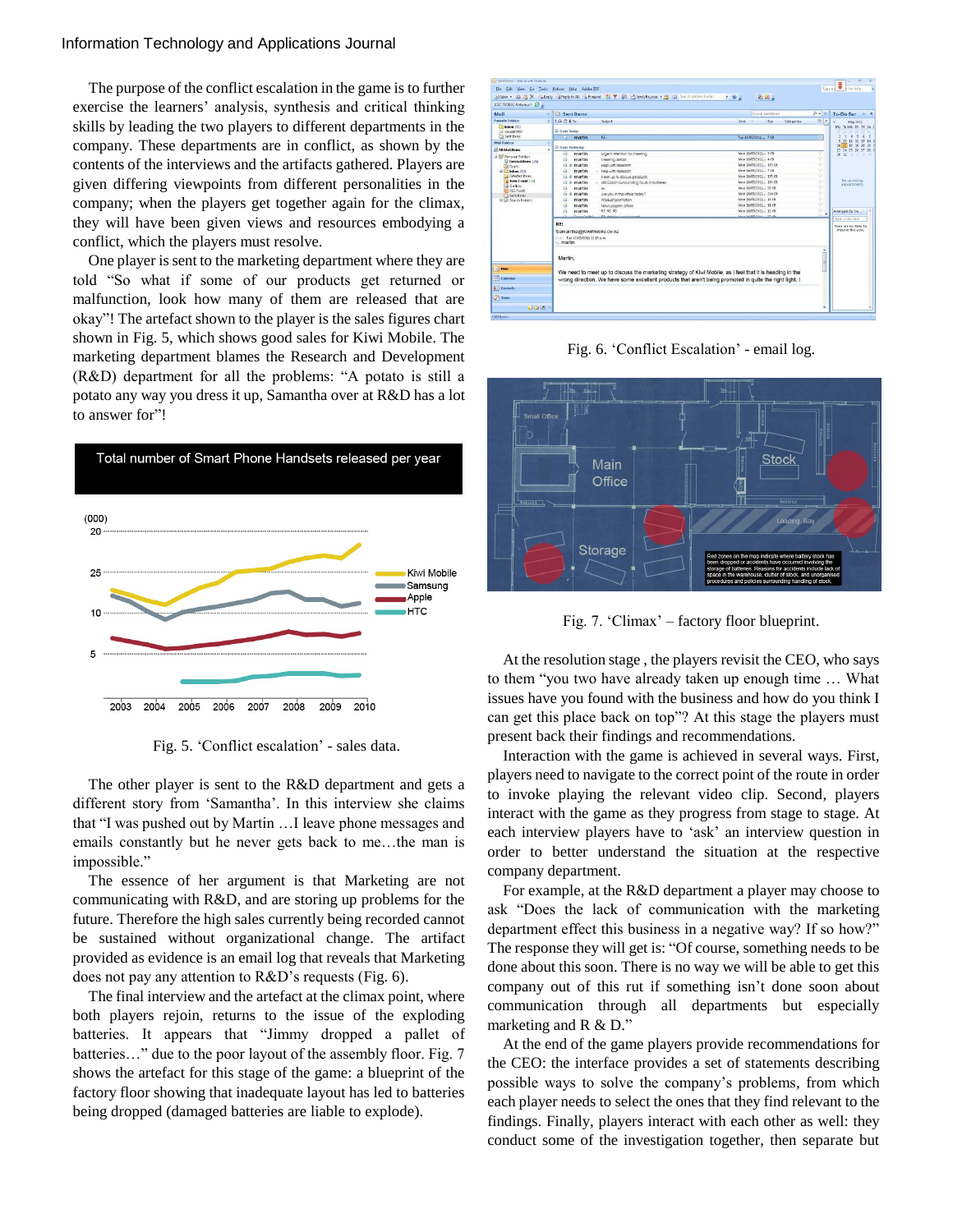meet again and have the opportunity to discuss and consolidate their findings. At the meeting they can replay all interviews and review all interview questions/answers in order to clarify some points or to resolve contradictions.

The individually provided recommendations (i.e., the statements selected at the resolution stage) demonstrate how well the players have understood the business and its problems, and what issues they have uncovered. Based on the selection and also on the type of question chosen to be asked after each interview, each player obtains a final score reflecting the quality of their investigation and analysis.

# V. DISCUSSION

The first prototype of this game, described in [20], focused on the software implementation of a game that combined geo tagged resources with an overall game goal based on understanding the problems of an organization. Continuing from the original development the emphasis of the current work on the game has shifted towards the fostering of player engagement through enjoyment.

In the second prototype the basic concepts of enjoyment and how enjoyment relates to game play identified earlier in the literature review (refer section I) were applied to our game. First, the interactive mode of playing the game supports its immersive nature as players need to respond in order to continue playing. Second, players need to collaborate, i.e., to interact with each other. Third, in the course of the game players need to make a number of decisions with each one affecting the final decision (conflict resolution). Finally, locating and interpreting the physical artifacts contributes to the continuing feeling of being engaged with the game.

The game is not designed specifically to teach skills at the lower levels of Bloom"s taxonomy, such as knowledge acquisition, comprehension and application. Although these skills are an important foundation, the key intent of the game is to provide a learning environment in which higher level skills analysis, synthesis and critical thinking – can be fostered.

The core context for analysis in the game is for participants to be encouraged to ask the question "What does this tell me?" The material in the game does not necessarily deliver factual information. Sometimes the players are given facts but sometimes they are given opinions. Of course the facts themselves are also open to interpretation.

In terms of synthesis, participants need to address the question 'How do these different sources relate to one another'? They need to be able to contextualize different types of information from different sources and put them into an overall framework of understanding. Participants reflect on their findings, identify potential problems, and recommend solutions – a process which according to [21] is one of the distinguishing characteristics of serious mobile games.

Part of this process includes critical thinking. Participants have to ask themselves "Why am I getting different stories from different people?" It is necessary for them to understand different personal and political agendas, as well as figure out what the factual data means and how they may be interpreted by different people.

# VI. CONCLUSION

Game based mobile learning is becoming increasingly popular now that mobile devices provide support for multimedia content, location awareness, augmented reality and connectivity. The paper presents and discusses the design of a mobile business game played in augmented reality by a team of two players.

By applying a simple linear fiction model to the narrative flow and by mirroring the narrative and the physical path, the game design embeds both effective gaming experiences and worthwhile learning outcomes into the same application. This work in progress contributes to the body of knowledge in the area of designing and implementing mobile educational games by demonstrating how the game design principles elaborated on earlier allow creating an engaging immersive environment that motivates learning.

The game described in the previous sections is part of an ongoing project which aims to provide a customizable game that can be used in multiple contexts. Rather than addressing course or domain specific knowledge, it attempts to support the development of more generic, higher level skills that can benefit students from many different discipline areas. That said, it simulates aspects of a business consulting exercise, so it is most appropriate for students studying in business or information systems areas.

At the time of writing, we have completed the evaluation of the current prototype and have gathered empirical data on player experiences involving participants at two different university campuses; the outcomes of the data analysis have allowed us to gauge the extent to which the game design successfully embeds enjoyable experiences and meaningful learning outcomes.

A complete summary and a discussion of the findings can be found in [22]. In brief, the results are very encouraging. In an initial sample of 14 players of the game, responses to the statement 'I found the game provided an enjoyable way to learn' averaged 6.04 on a Likert scale where "7" was "strongly agree". Responses to the statement "I felt engaged in the activity of playing the game" averaged 5.57. Many of the responses recorded in semi-structured interviews with the participants reinforced this positive attitude, for example "...good game ...playing it was awesome... The idea was wonderful…", and, from another respondent, "... I liked it because it was a different way to go about solving problems."

In a further evaluation, a group discussion session was held with a small class of graduate students who had played the game. To qualitatively assess the game's success in exercising higher level skills, the students were asked to analyze various issues from the game that were impacting on the company"s operations, synthesize various perspectives into an overall view, and apply their critical thinking skills to suggest possible solutions.